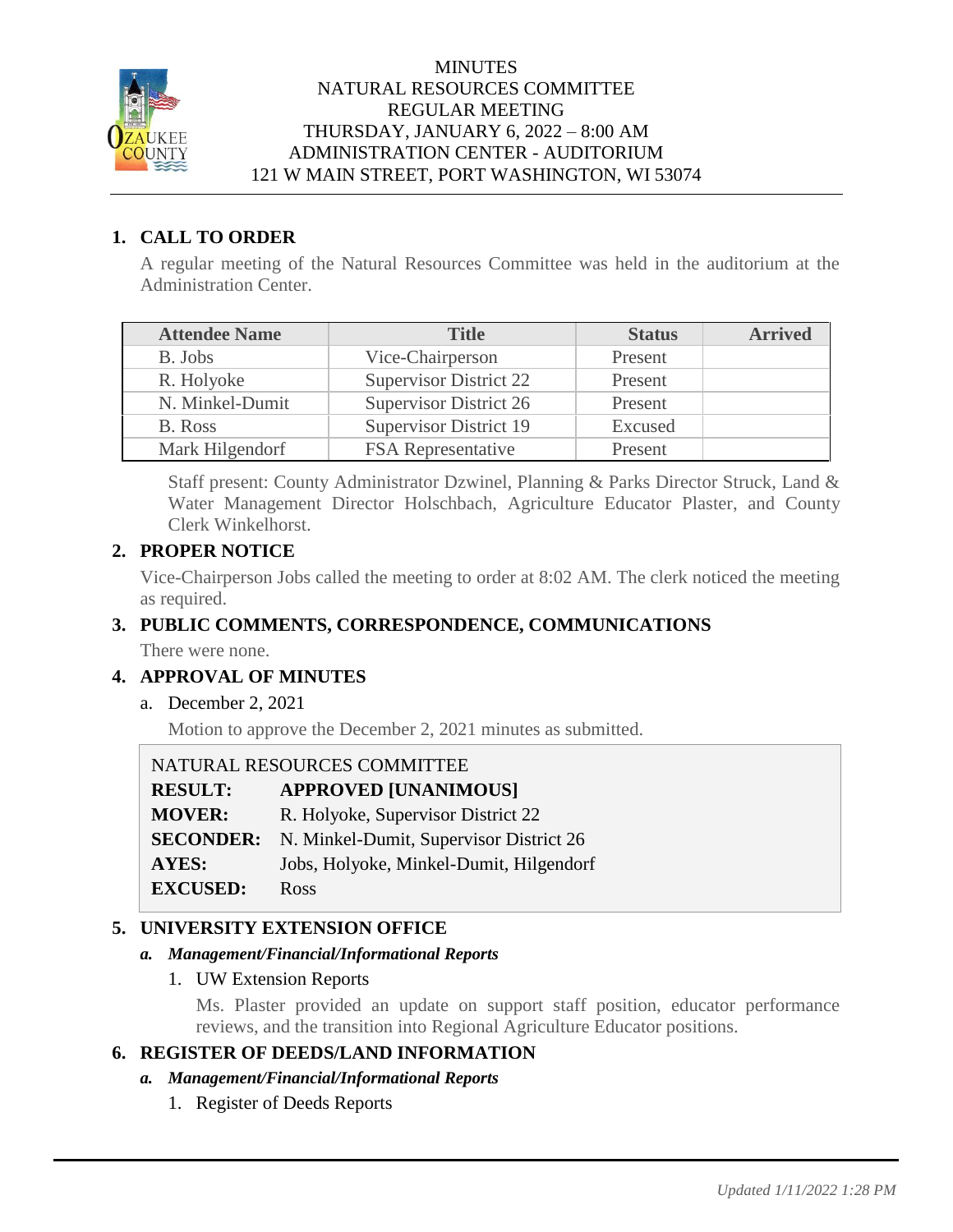The committee would like an update on the digitization of records at the next committee meeting.

# **7. LAND AND WATER MANAGEMENT DEPARTMENT**

# *a. Action Items:*

1. State Targeted Runoff Management Grants\*

Motion to approve the Targeted Runoff Management Grants for the Small Scale Non-TMDL Project on the Gasser Farm and the Small Scale TMDL Projects on the Sandy Loam Farm and Eskra Farm.

| NATURAL RESOURCES COMMITTEE |                                         |
|-----------------------------|-----------------------------------------|
| <b>RESULT:</b>              | <b>APPROVED [UNANIMOUS]</b>             |
| <b>MOVER:</b>               | N. Minkel-Dumit, Supervisor District 26 |
| <b>SECONDER:</b>            | R. Holyoke, Supervisor District 22      |
| <b>AYES:</b>                | Jobs, Holyoke, Minkel-Dumit, Hilgendorf |
| <b>EXCUSED:</b>             | Ross                                    |

2. Increase of Revenue Budget Amendment - State Targeted Runoff Management Grant\*

Motion to approve the increase of revenue budget amendment recognizing \$306,763 from the Wisconsin Targeted Runoff Management Program Grant to provide costsharing for the projects on the Gasser, Sandy Loam, and Eskra Farms. This budget amendment will move forward to the Finance Committee for further action.

# NATURAL RESOURCES COMMITTEE

| <b>RESULT:</b>  | <b>APPROVED AND FORWARDED [UNANIMOUS] Next:</b>          |
|-----------------|----------------------------------------------------------|
|                 | 1/27/2022 8:30 AM                                        |
| <b>MOVER:</b>   | R. Holyoke, Supervisor District 22                       |
|                 | <b>SECONDER:</b> N. Minkel-Dumit, Supervisor District 26 |
| AYES:           | Jobs, Holyoke, Minkel-Dumit, Hilgendorf                  |
| <b>EXCUSED:</b> | <b>Ross</b>                                              |

3. Liberty Tire Route Service Agreement\*

Motion to approve the Liberty Tire Route Service Agreement with Liberty Tire Recycling for the 2022 Clean Sweep Program.

| NATURAL RESOURCES COMMITTEE |                                         |
|-----------------------------|-----------------------------------------|
| <b>RESULT:</b>              | <b>APPROVED [UNANIMOUS]</b>             |
| <b>MOVER:</b>               | N. Minkel-Dumit, Supervisor District 26 |
| <b>SECONDER:</b>            | R. Holyoke, Supervisor District 22      |
| <b>AYES:</b>                | Jobs, Holyoke, Minkel-Dumit, Hilgendorf |
| <b>EXCUSED:</b>             | Ross                                    |

# 4. Fund for Lake Michigan Application to Support Clean Farm Families\*

Motion to approve the submittal of an application to the Fund For Lake Michigan to support the Clean Farm Families.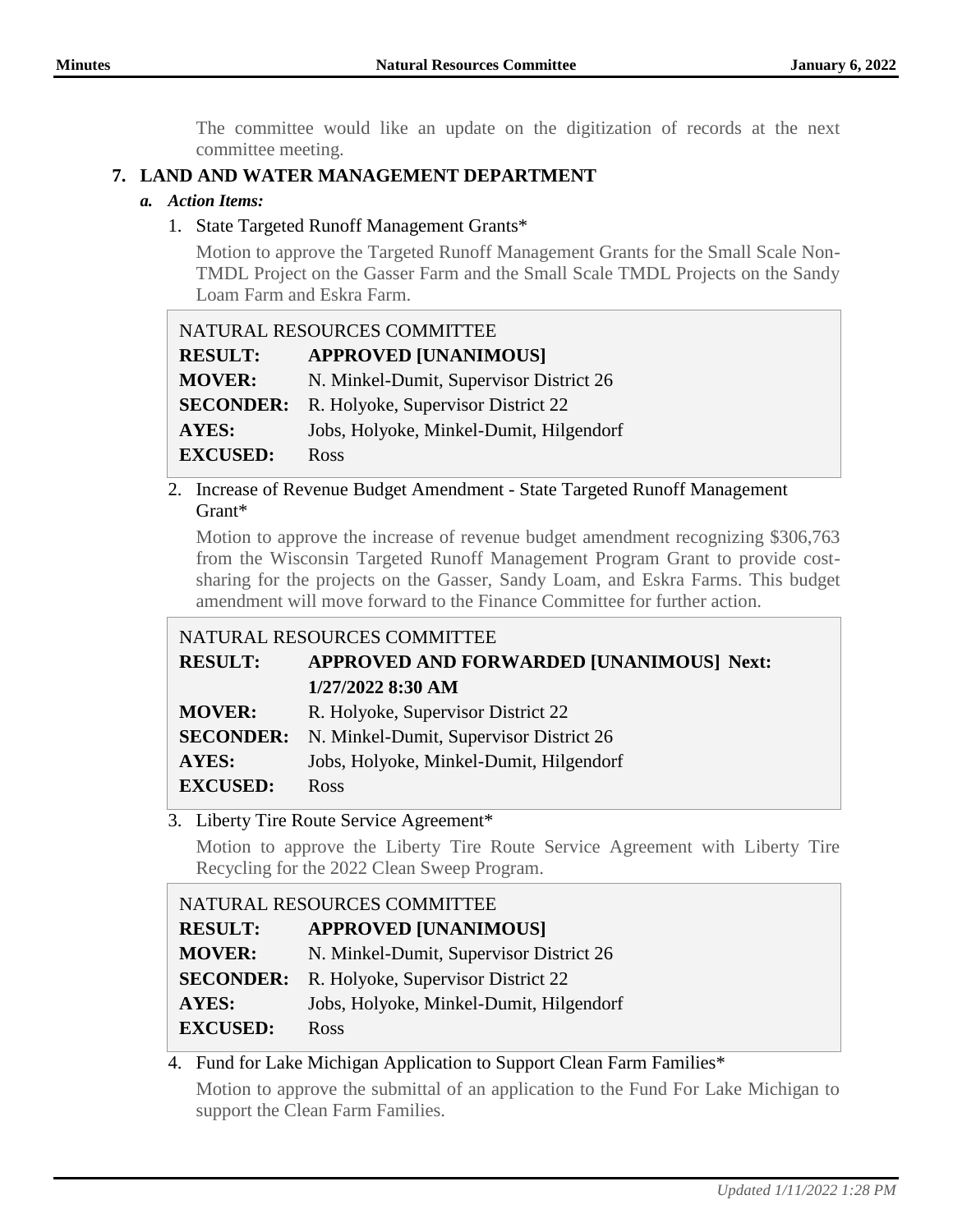| NATURAL RESOURCES COMMITTEE |                                         |
|-----------------------------|-----------------------------------------|
| <b>RESULT:</b>              | <b>APPROVED [UNANIMOUS]</b>             |
| <b>MOVER:</b>               | R. Holyoke, Supervisor District 22      |
| <b>SECONDER:</b>            | N. Minkel-Dumit, Supervisor District 26 |
| AYES:                       | Jobs, Holyoke, Minkel-Dumit, Hilgendorf |
| <b>EXCUSED:</b>             | Ross                                    |

### *b. Discussion Items:*

1. Update on Purchase of 1930 & 1936 Edgewater Drive Property in Floodway of Milwaukee River

Mr. Holschbach reported that he is working with Corporation Counsel on the Offer to Purchase.

#### *c. Management/Financial/Informational Reports*

#### 1. Land & Water Management Reports\*

Update on staffing, three farmers were sent to the National No-Tillage Conference this week, Winter Soil Health Workshop on February 10, and Clean Farm Families is considering development of a grazing network.

# **8. PLANNING AND PARKS DEPARTMENT**

#### *a. Action Items:*

1. Increase of Revenue Budget Amendment for an American Transmission Company - Community Planting Program Grant for Native Tree Planting Activities at Tendick Nature County Park

Motion to approve the increase of revenue budget amendment recognizing \$5,000 from the American Transmission Company Community Tree Planting Grant Program grant to support native tree planting activities at Tendick Nature County Park. This budget amendment will move forward to the Finance Committee for further action.

| NATURAL RESOURCES COMMITTEE |                                            |
|-----------------------------|--------------------------------------------|
| <b>RESULT:</b>              | APPROVED AND FORWARDED [UNANIMOUS] Next:   |
|                             | 1/27/2022 8:30 AM                          |
| <b>MOVER:</b>               | N. Minkel-Dumit, Supervisor District 26    |
|                             | <b>SECONDER:</b> B. Jobs, Vice-Chairperson |
| <b>AYES:</b>                | Jobs, Holyoke, Minkel-Dumit                |
| <b>EXCUSED:</b>             | <b>Ross</b>                                |
|                             |                                            |

2. Increase of Revenue Budget Amendment for a We Energies Foundation Grant for Native Prairie Restoration in the Little Menomonee River Fish and Wildlife Preserve County Park

Motion to approve the increase of revenue budget amendment recognizing \$5,000 from the We Energies Foundation grant for native prairie restoration in the Little Menomonee River Fish and Wildlife Preserve County Park. This budget amendment will move forward to the Finance Committee for further action.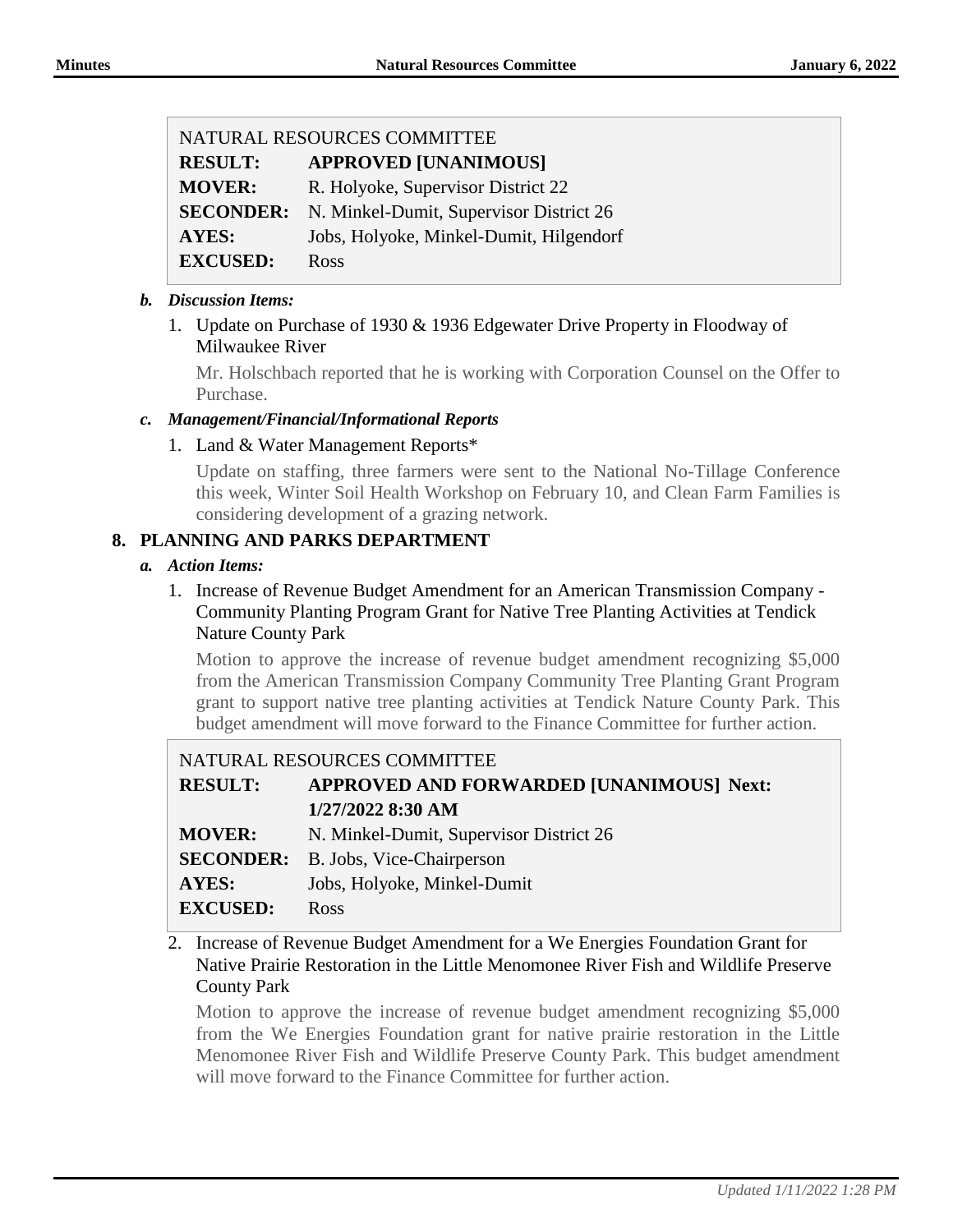| NATURAL RESOURCES COMMITTEE                              |  |
|----------------------------------------------------------|--|
| APPROVED AND FORWARDED [UNANIMOUS] Next:                 |  |
| 1/27/2022 8:30 AM                                        |  |
| R. Holyoke, Supervisor District 22                       |  |
| <b>SECONDER:</b> N. Minkel-Dumit, Supervisor District 26 |  |
| Jobs, Holyoke, Minkel-Dumit                              |  |
| Ross                                                     |  |
|                                                          |  |

3. Increase of Revenue Budget Amendment for a U.S. Forest Service Great Lakes Restoration Initiative - Cooperative Weed Management Areas Grant through the Southeastern Wisconsin Invasive Species Consortium, Inc. for Invasive Species Management in Hawthorne Hills County Park

Motion to approve the increase of revenue budget amendment recognizing \$15,000 from the U.S. Forest Service Great Lakes Restoration Initiative - Cooperative Weed Management Areas grant program through the Southeastern Wisconsin Invasive Species Consortium, Inc. for Invasive Species Management in Hawthorne Hills County Park. This budget amendment will move forward to the Finance Committee for further action.

# NATURAL RESOURCES COMMITTEE **RESULT: APPROVED AND FORWARDED [UNANIMOUS] Next: 1/27/2022 8:30 AM MOVER:** N. Minkel-Dumit, Supervisor District 26 **SECONDER:** R. Holyoke, Supervisor District 22 **AYES:** Jobs, Holyoke, Minkel-Dumit **EXCUSED:** Ross

4. Submittal and Acceptance of a Grant for an AmeriCorps NCCC Team to Assist Parks, Trail and Ecological Division Staff with 2022 Field Activities

Motion to approve the submittal and acceptance of a grant by the Planning and Parks Department to AmeriCorps to host an AmeriCorps National Civilian Community Corps (NCCC) - North Central Region team to assist Planning and Parks Department - Park, Trail and Ecological Division staff with 2022 field activities.

| NATURAL RESOURCES COMMITTEE |                                         |
|-----------------------------|-----------------------------------------|
| <b>RESULT:</b>              | <b>APPROVED [UNANIMOUS]</b>             |
| <b>MOVER:</b>               | R. Holyoke, Supervisor District 22      |
| <b>SECONDER:</b>            | N. Minkel-Dumit, Supervisor District 26 |
| <b>AYES:</b>                | Jobs, Holyoke, Minkel-Dumit             |
| <b>EXCUSED:</b>             | <b>Ross</b>                             |

# 5. Resolution: Submit and Accept a Wisconsin Department of Transportation - Transportation Alternatives Program Grant for the Ozaukee Interurban Trail

Motion to approve the resolution for the submittal and acceptance of a grant application by the Planning and Parks Department to the WisDOT Transportation Alternatives Program for repaving and re-shouldering the County-managed off-road